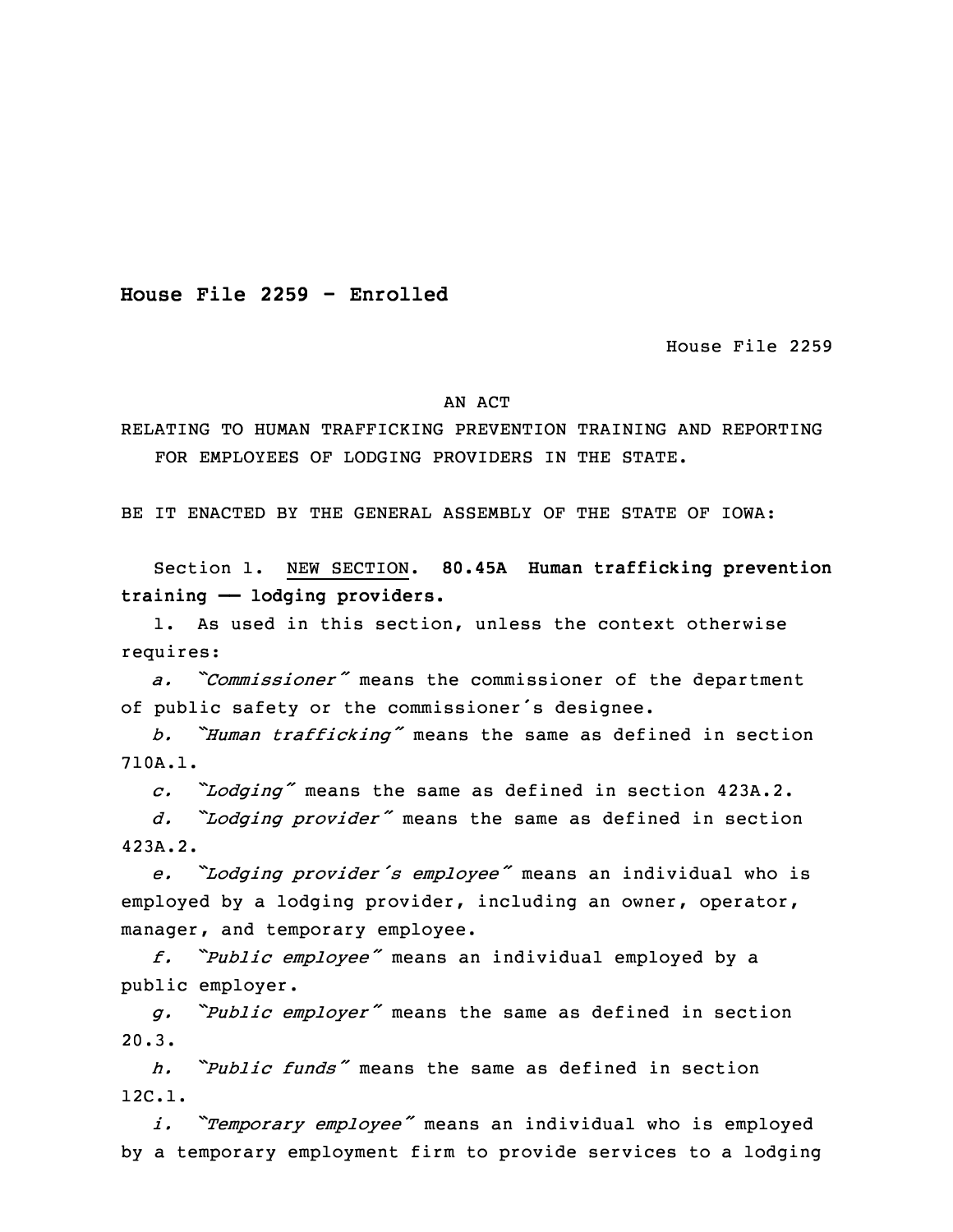provider to supplement the lodging provider's workforce during absences, seasonal workloads, temporary skill or labor market shortages, and for special assignments and projects.

<sup>26</sup> *j. "Temporary employment firm"* means <sup>a</sup> person engaged in the business of employing temporary employees.

28 2. *Human trafficking prevention training.*

a. Beginning January 1, 2022, a lodging provider may voluntarily complete and certify to the commissioner that each of the lodging provider's employees have completed human trafficking prevention training.

b. The human trafficking prevention training may be developed and delivered to lodging providers by the office 35 to combat human trafficking, <sup>a</sup> governmental agency, or nongovernmental or community organization that has expertise in the area of human trafficking. The human trafficking prevention training must be approved by the commissioner.

 *c.* <sup>A</sup> lodging provider shall maintain training records for each of the lodging provider's employees pursuant to rules adopted by the commissioner.

7 3. *Human trafficking prevention training content.* The human trafficking prevention training shall focus on the accurate and prompt identification and reporting of, or response to, suspected human trafficking. The human trafficking prevention training shall include, at <sup>a</sup> minimum, all of the following:

*a.* <sup>A</sup> general overview of human trafficking.

b. A general overview of state law on human trafficking.

 *c.* The definition of human trafficking and the commercial exploitation of children.

16 *d.* Guidance on the difference between labor trafficking and sex trafficking.

18 *e.* Guidance on how to recognize potential human trafficking victims.

20 *f.* Guidance on how to recognize potential human traffickers.

 *g.* Guidance on how to identify activities commonly associated with human trafficking.

h. Safe and effective responses to human trafficking situations, including but not limited to how to report suspected human trafficking to proper law enforcement officials.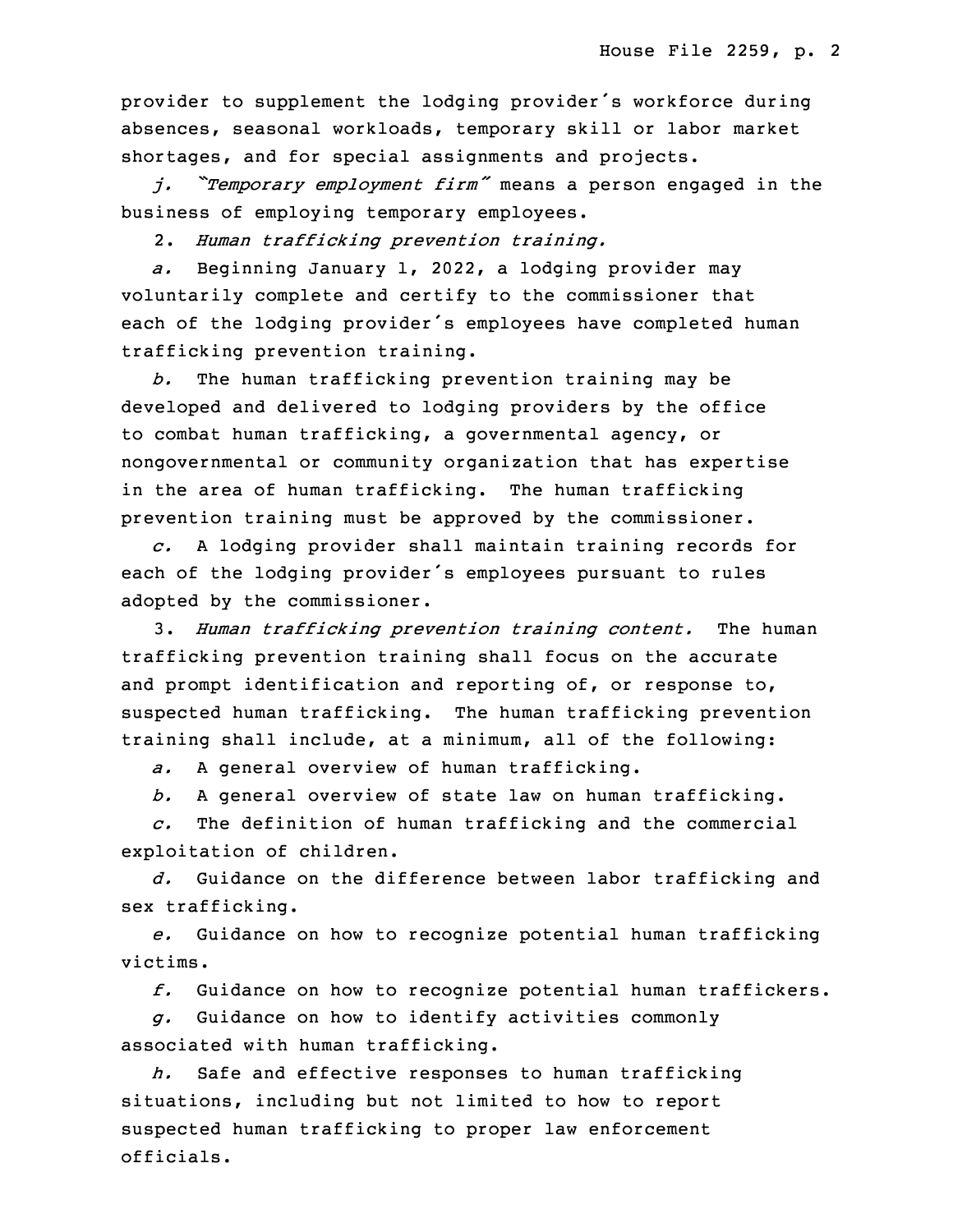27 4. *Certification by the commissioner.* No later than December 31, 2021, the commissioner shall develop and maintain all of the following to certify a lodging provider's voluntary completion of human trafficking prevention training:

31 *a.* <sup>A</sup> certification issued by the commissioner that <sup>a</sup> lodging provider may display, in an area readily visible to the public, in the following areas of all lodging owned, operated, or owned and operated by the lodging provider:

(1) The front entrance of the lodging.

(2) The check-in area of the lodging.

(3) Any internet site advertising or promoting the lodging.

3 *b.* An internet site, readily accessible to the public, that identifies lodging providers in this state that are certified as having completed human trafficking prevention training. The internet site shall be maintained by the department.

7 5. *Certification for utilization of public funds.*

a. Prior to expending or committing public funds for a <sup>9</sup> purpose described in paragraph *"c"*, <sup>a</sup> public employer or <sup>a</sup> public employee shall confirm a lodging provider's current certification status on the internet site maintained by the department pursuant to subsection 4, paragraph *"b"*.

b. A certification issued pursuant to subsection 4, paragraph *"a"* shall be valid for three years from the date the commissioner issues the certification to a lodging provider.

c. If a lodging provider is not certified as having completed human trafficking prevention training pursuant to subsection 4, paragraph "a", a public employer and a public employee shall not use public funds for any of the following purposes:

 (1) To procure lodging that is owned, operated, or owned and operated by the lodging provider.

(2) To procure space or services for a conference, meeting, or banquet located at <sup>a</sup> site where lodging is available that is owned, operated, or owned and operated by the lodging provider.

 $(3)$  To host a conference, meeting, or banquet at a site where lodging is available that is owned, operated, or owned and operated by the lodging provider.

d. This section applies to all public funds expended for a <sup>30</sup> purpose described in paragraph *"c"* on or after January 1, 2022.